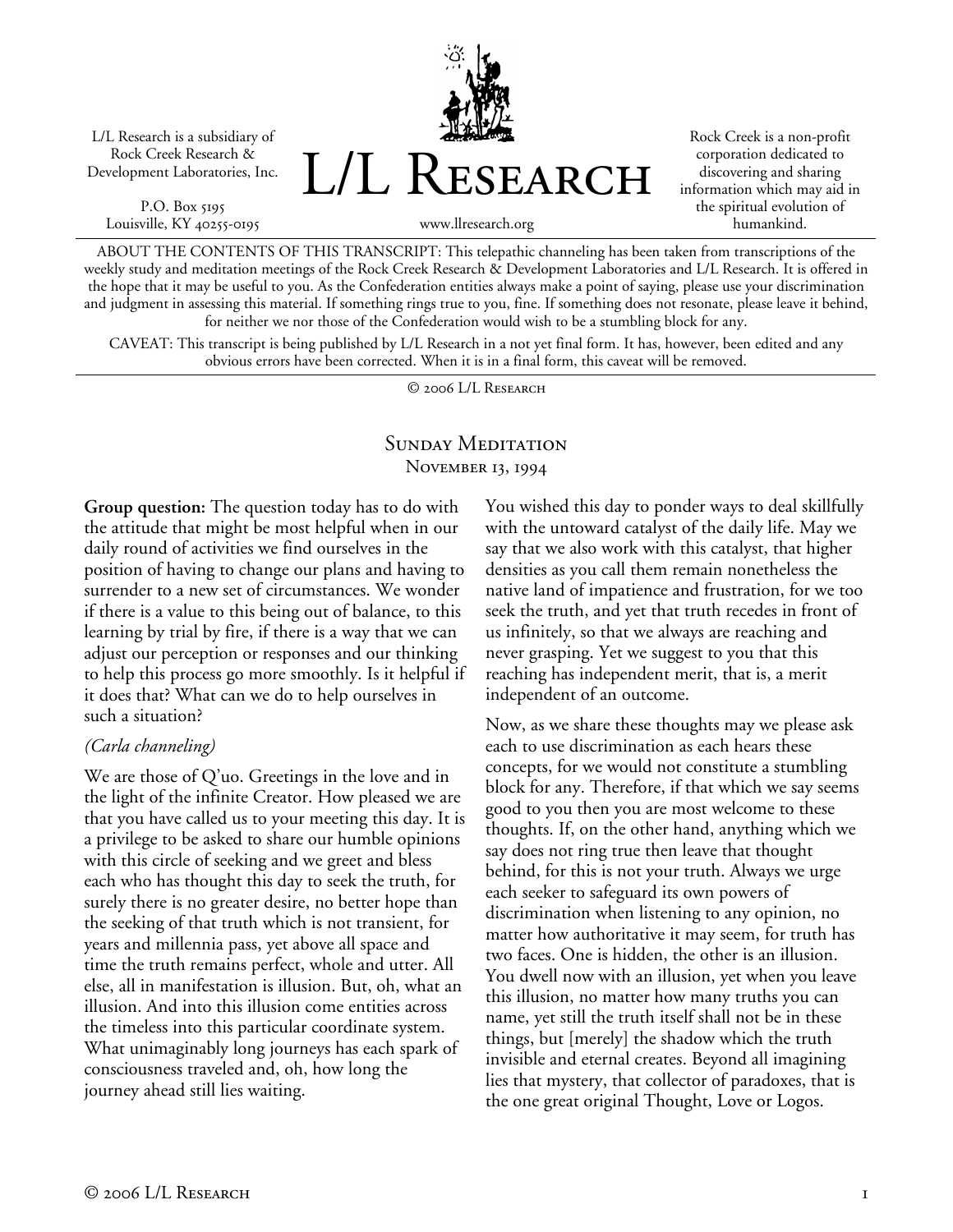Move as we pretend that we are living one of your days. Come with us into your third-density illusion. The morning dawns, and the seeker awakes. Shall it remember the Creator this morning? The day stretches ahead unsullied, pristine, without any flaw apparent to the eye. Those with the orderly minds immediately begin sorting through those duties and chores which are first to do upon the usual long, long list of things to do. A structure begins to take shape within the mind. Then the seeker moves into the quick paced rush of full morning and broad noon and by early afternoon the schedule has been first changed, then changed radically, and then perhaps discarded entirely.

Another seeker, one who does not have the orderly mind, awakens in the morning with the dawn. Does it remember the Creator? This entity moves into the day, its mind responsive to that chore and duty that first comes to greet the eye. This entity begins to work with that concern until a second item catches the eye, and for this careless one the day is quickly spent in moving between this and that chore or pleasure doing a little of this and a little of that.

We say to you that each of these ways is a skillful way to move through the day. The Earthly personality that you are should indeed follow its nature. If one is orderly, then make the list; if one enjoys freedom, seeing it not as chaos but as the liberty to do that which feels right, this entity has at the end of the day completed perhaps the same amount of the orderly one. Yet have they thought of the Creator today?

We now ask each to seek within the self. As you awoke, what thought you? Did you think of the Creator first or last or in the middle? You seek skills and resources for learning better to flow with the catalyst as it is presented to you, and there are certainly many ways in which the self may remind the self that it truly wishes to transform its stale, stiff and seemingly deadening over-regularity. Yet, beyond all these skills lies a basic attitude which, once grasped and persistently returned to, shall substantially transform each experience which occurs within the consciousness of the one who remembers. You see, beyond any logical, linear plan for improving the flow of events lies a simple attitude that contains more wisdom than all learning placed together. That wisdom is a point of view which includes as its primary relationship a real, living,

conversational relationship with the one infinite Creator.

The key phrase that addresses the whole ray of questions concerning right use of time, energy and talent, is that which the teacher known to you as Jesus stated: "Not my will, but thine." You see, you and your consciousness are as the tip of a great iceberg. Your self, that profound and illimitable self that you truly are, has only a small amount of selfhood showing. That selfhood is wrapped within your personality, or your ego, if you will. It is not supposed to show, for indeed that true self is to you a goal towards which you strive in consciousness, for when your consciousness is awakened fully, then you shall see that you have held the truth safely within your deep mind all of your existence. Moreover, this silent wisdom, that spark of love within, moves into and transforms pain, suffering, misunderstanding and each and every negative emotion. It is as though the seeker dug within the earth of selfhood, making the garden of self broken [up] into smaller and smaller clumps of self, until the self has become broken up completely and lies ready and fallow for the seeds of new transformation.

The earth within you, your sticks and stones of expectation, must be broken up so that good seed may be planted in the soil of your lives. This plowing of the self in order to plant new awareness is painful. It feels as though the self were being torn down like an old house, and that old self is being torn down. Yet we have a promise, and that is that that which is being torn down shall seem to you in the future not a self. When service to others is attempted, you serve not only that personality but primarily you serve the Creator self within that is the truth of that entity. Therefore, pour yourselves out in service to others, worrying not whether you have succeeded, but only working toward more purity of desire to serve.

Above all let not your heart be troubled. This is under your conscious control, if you choose to claim the mastery over the self. Work when you can towards that point of balance, within which you are able to see clearly, not removing yourselves from the thick of things, but rather bringing into the thick of things that sacred aspect, that relationship with the Creator within. An attitude is only one word, yet this attitude is the key to the spiritual devotional life,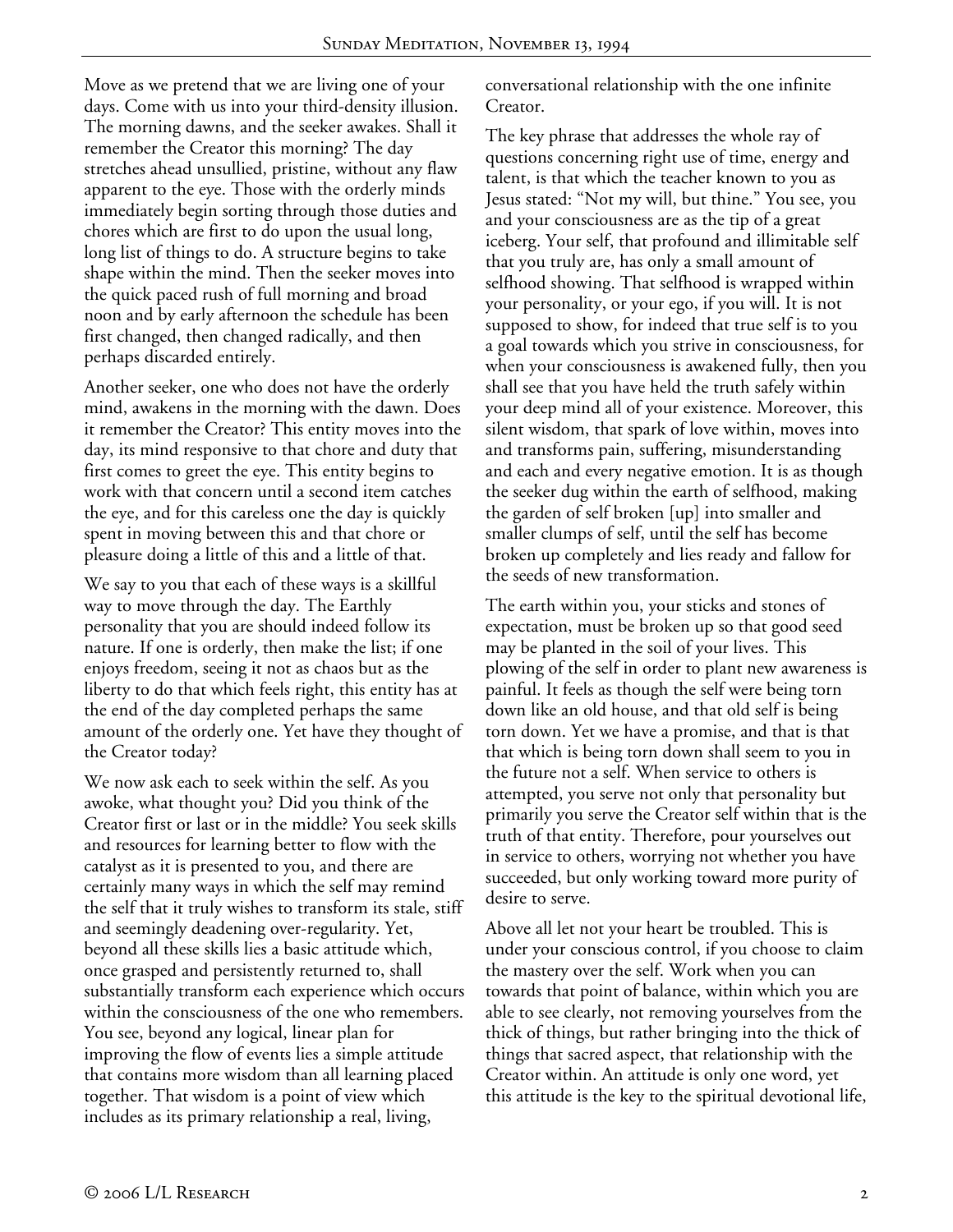for all things are sacred to the one who has the eyes to see, the ears to hear, and the heart to understand.

We would continue this channeling through the one known as Jim. We would leave this instrument in love and in light. We are those of Q'uo.

### *(Jim channeling)*

I am Q'uo, and greet each again in love and in light through this instrument. It is our privilege to be with this group this day and we are most grateful to be invited to enjoin you in your seeking for truth. At this time we would ask if there might be any other queries that those present would have for us.

**E:** I'd like to ask if it is possible to stay with another by leaving this incarnation when they do.

I am Q'uo, and I am aware of your query, my brother. We are aware of many of your peoples who do this very thing. The process of evolving in mind, in body, and in spirit is a process that is much aided by grouping of entries undertaking this effort together so that there is the sharing of many, many life experiences that together are able to offer the appropriate circumstances for pursuing the balances that each entity is desirous of achieving. It is often helpful for such grouping of entities to exchange the positions within your illusion that have been shared in previous incarnational experiences, so that in one experience there is the assuming of the identity of perhaps a sibling to another, and in a further incarnation, these entities shall perhaps be friends or mates, or be related in another fashion that has meaning to each that is relative to previous experience and also to the present objective of learning.

Indeed, we find that it is more nearly the common case for clans or groups of like-minded entities to move together through the third-density illusion and those which follow it. Oftentimes these groupings will enlarge themselves as further contact is made with other entities that will enhance this process for each grouping. It is well for those entities comprising the groupings to be able to rely upon fellow travelers, shall we say, to provide the appropriate assistance, catalyst, challenges and support for this process of discovering the heart of love within each entity and to enhance the expression of this love in each succeeding incarnation.

Is there a further query, my brother?

**E:** No.

I am Q'uo. Is there another query at this time?

**P:** Yes, I would to ask about the point of surrender. How to know when to remain in control and when to surrender?

I am Q'uo, and I am aware of your query, my sister. We feel it is an important point that one be aware that though one might give great value and effort to the quality of control, that it is not possible to retain control in the ultimate sense within your illusion, for there is the necessity to offer oneself to the moment of inspiration. This is to say that surrender in the fullest sense will prove to be a far, far better friend than any ability to control events or entities about one. It is even difficult, my sister to be in control …

## *(Side one of tape ends.)*

# *(Jim channeling)*

I am Q'uo, and am again with this instrument. Again we would thank the one known as P for the assistance with the recording device.

The surrender of the self at each opportunity is far more helpful than attempting control, though we do understand the need to feel that one has a definite effect upon the surroundings and the situations that one finds oneself in. However, it is more helpful to examine and experience the spontaneous responses to each situation, rather than to construct the desired outcome and then attempt to cause the situation to fit into this desired outcome.

The reason that surrender has far more value to the seeker than does control is that in surrender to the spontaneity of the heart one may get a truer reading, shall we say, as to the true nature of that portion of the self that one is attempting to balance. As one allows the spontaneity and love within to express itself outwardly to others, one is able to feel and experience a fuller and truer representation of one's position, shall we say, upon any particular point that might be of any importance to the self, this being the greater self or the soul which inserts a personality into each illusion and experience.

Thus, though each might feel that a certain amount of control is necessary in order to give coherence to one's experience, we would suggest that one always be open to the surrender of the moment as the moment requires. In this way one moves more in